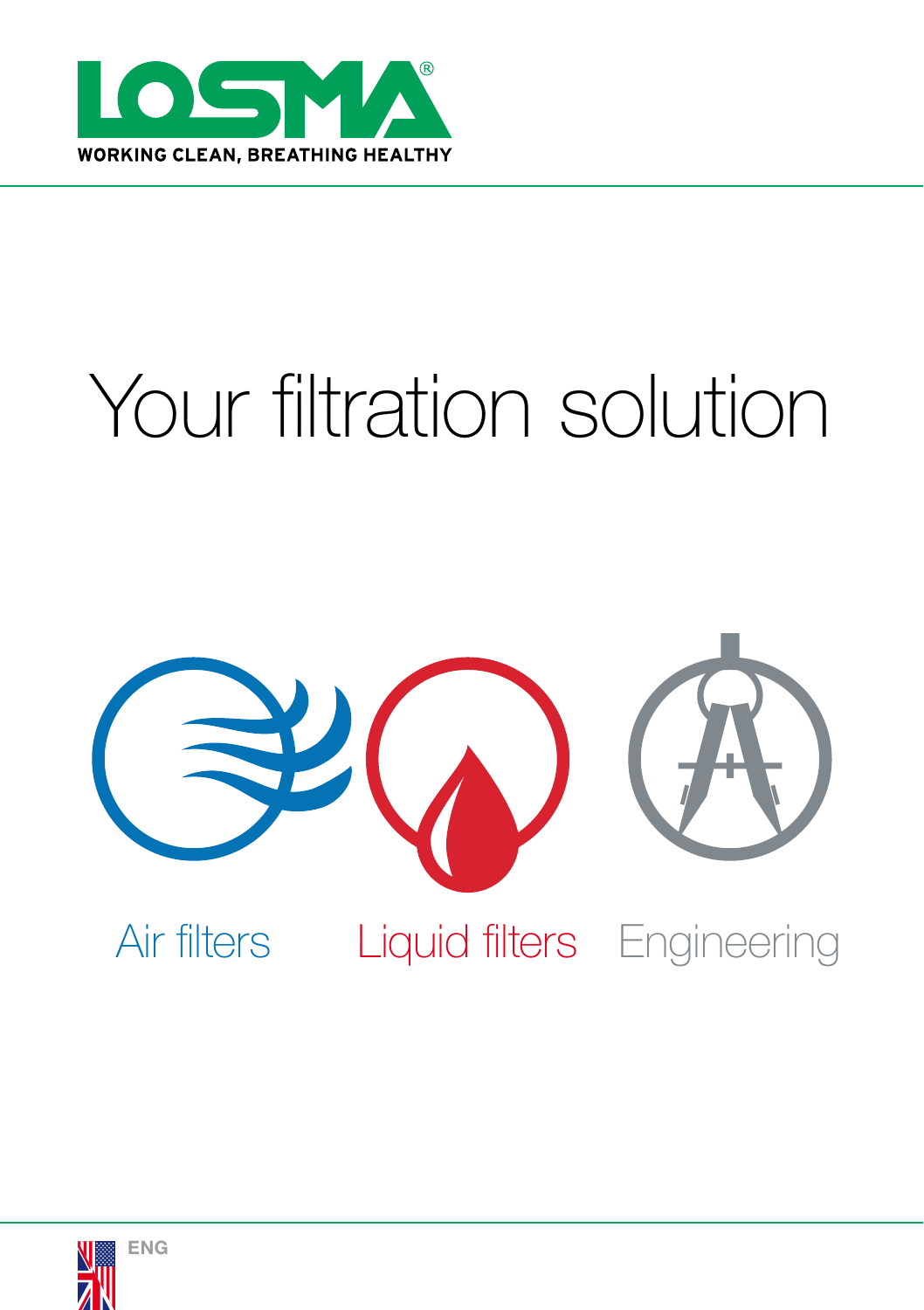# Working clean, breathing healthy

Losma S.p.A. engineers and manufactures filtration systems for machine tools since 1974.

The wide range of solutions offered to the market is able to fully solve pollution issues within the industrial workplaces.

Thanks to its 40 years of experience, Losma S.p.A.,

is the only one to have a solid know-how in the design of mist collectors and coolant filtration systems.

Today Losma S.p.A. is a group with headquarters in Italy, four branches abroad in Germany, India, UK and USA and a distribution network throughout the world.

#### A wide range of solutions

Losma offers a wide range of air and coolant filtration solutions, and is able to meet all needs of manufacturing industry.

#### Commitment to customers

Losma assists and follows the customer from the choice of best filtration system to its installation, ensuring to Companies custom engeeniring for the most complex filtration plants.

#### Continuous innovation

Losma is internationally well-known for the High-Tech level of its products. The R&D constantly searches for new solutions to face all the needs and demands of the industrial field and to improve the products' performance with solutions that are always more & more environmentally friendly.

#### High quality standards

Losma is a ISO 9001 certified company. The quality of the products has always been a priority, every unit is individually tested and provided with a quality and functional pass-test certificate.

#### Safeguard for the environment

Losma is a ISO 14001 certified company. For us, safeguarding the environment, is not only a mission but a daily commitment.









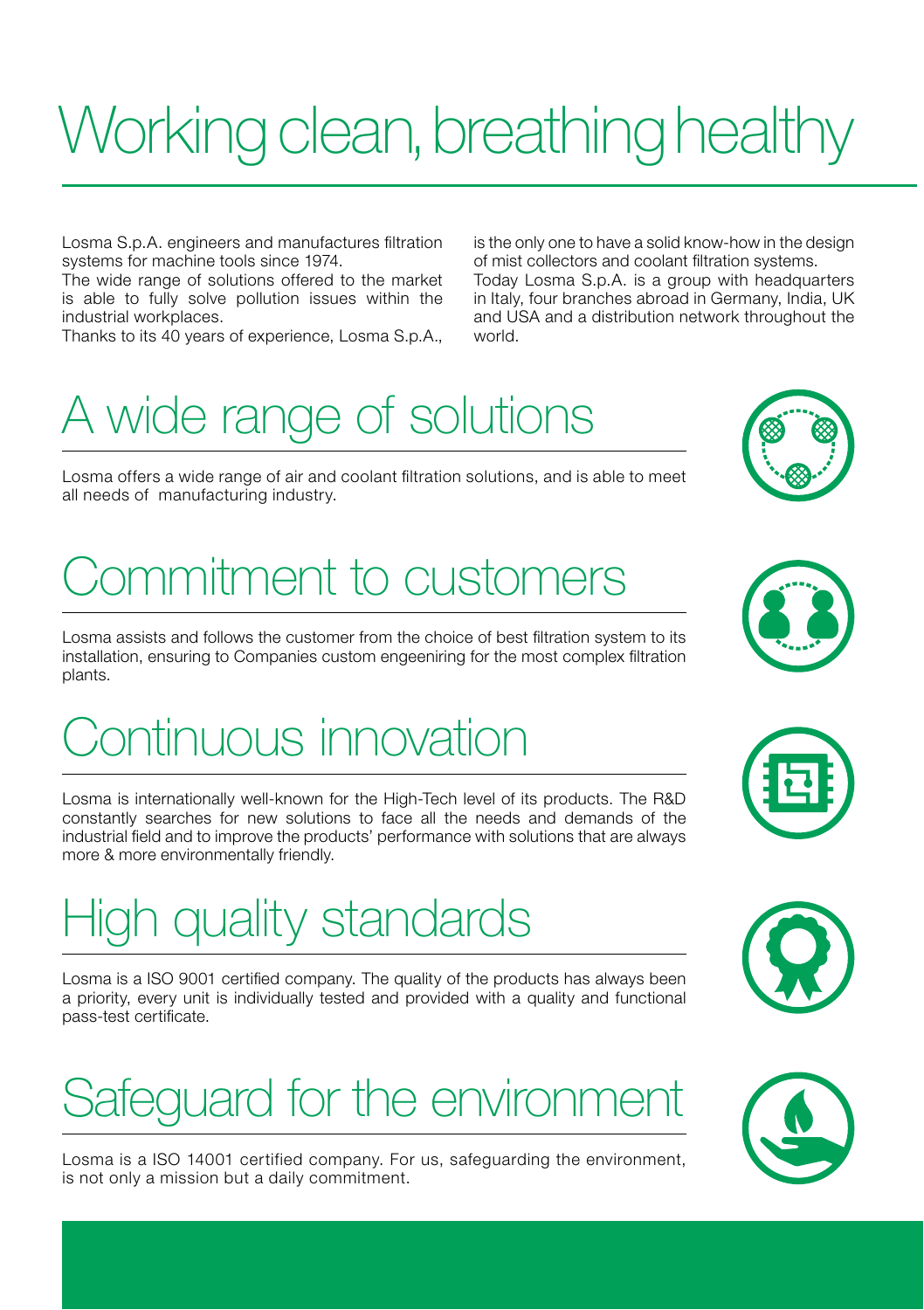

Technological evolution and continuous improvement are Losma's quidelines of production.

• Engineering of high-complex plants

- Improvement of the existing selection
- Development of new products





The Engineering division is fully dedicated to: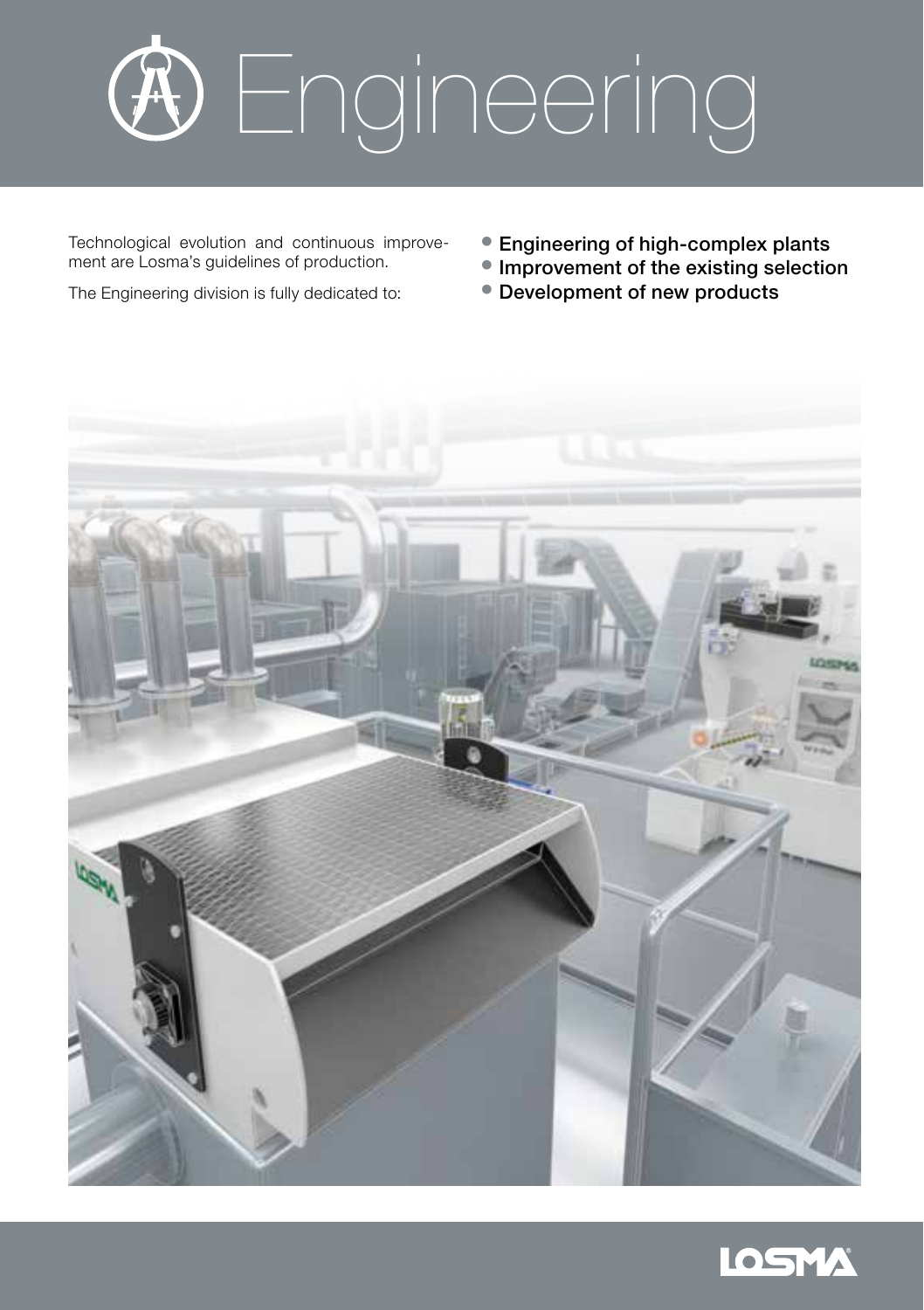



Air-filter unit for machine tools particularly recommended to filter the air from oil mists, micro mists, vapors and smokes generated by welding works and other industrial processes. It is available in 3 models, from 600 to 2000 m<sup>3</sup>/h, and in two versions: electrostatic or static.



# Darwin

Air-filter unit for mists and either neat or emulsion oil vapors for machine tools, lathes, grinders and sophisticated machining centers. It is a patented series that consists of 4 models with different airflow capacities, from 600 to 3000 m<sup>3</sup>/h, and in three different versions: turbine, single and double centrifuge.



# Galileo Plus

Air-filter unit for mists and either neat or emulsion oil vapors for machine tools. Available in 5 different models with different air-flow capacities, from 325 to 3500 m3/h, mounts a special turbine that drastically reduces vibrations.



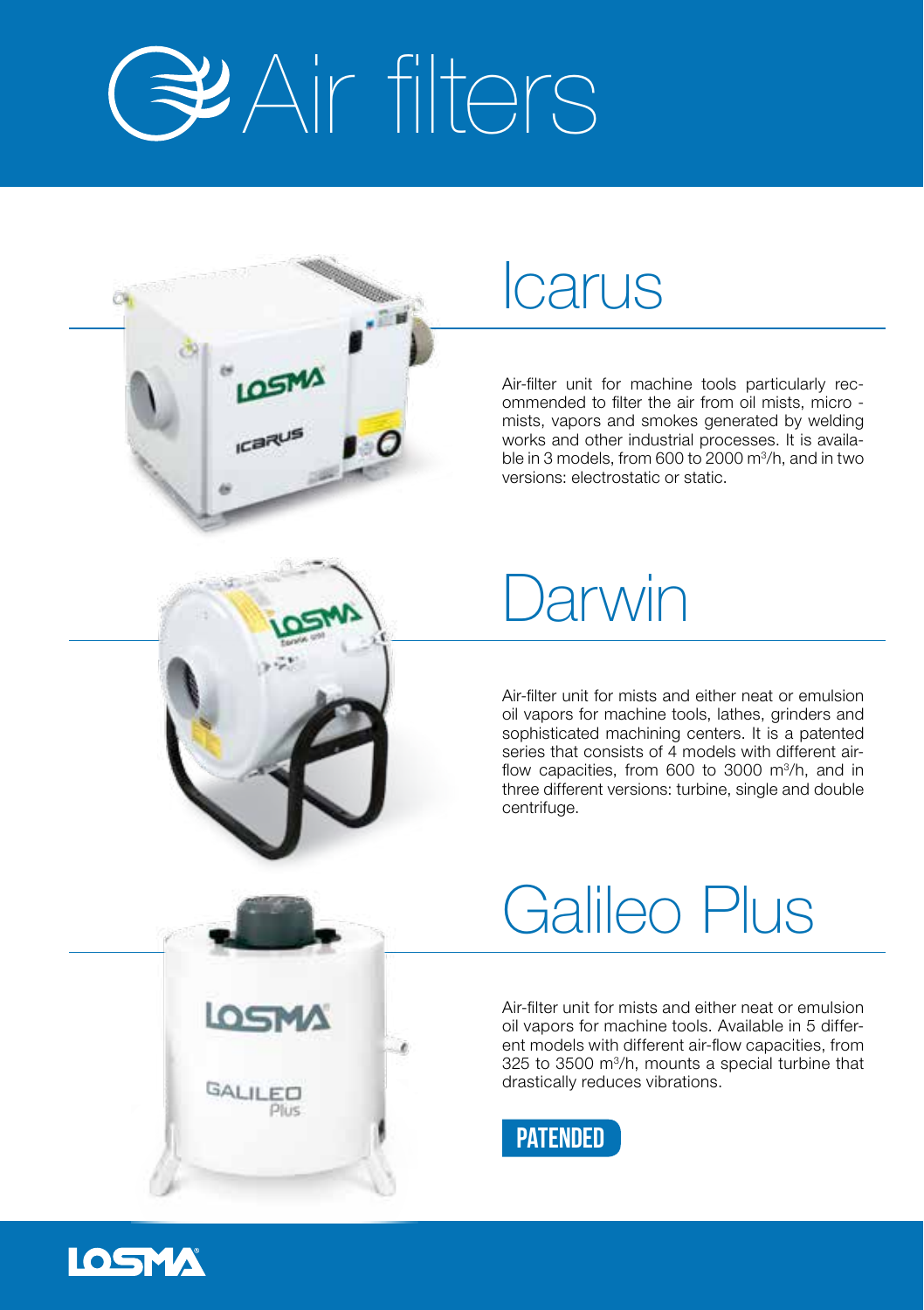

# Argos

**MEROL** saccos

Filtering unit module engineered for the industrial sector is capable to filter from 3,000 to 15,000 m3 /h of air polluted by oil mists, vapors or smokes. It allows different combinations of efficiency reaching a maximum of 99.97% efficiency performance.

# Pascal

Filtering unit module engineered for the industrial sector is capable to filter from 3,000 to 9,000 m<sup>3</sup>/h of air polluted by dusts and smokes. It offers different efficiency combinations up to 99.97%.

# Pascal-M

Portable filtration module realized for the industrial sector for processing dusts and smokes. Available in two versions  $1,500$  and  $2,500$  m $\frac{3}{h}$ . It allows different efficiency combinations for a maximum performance of 99.97%.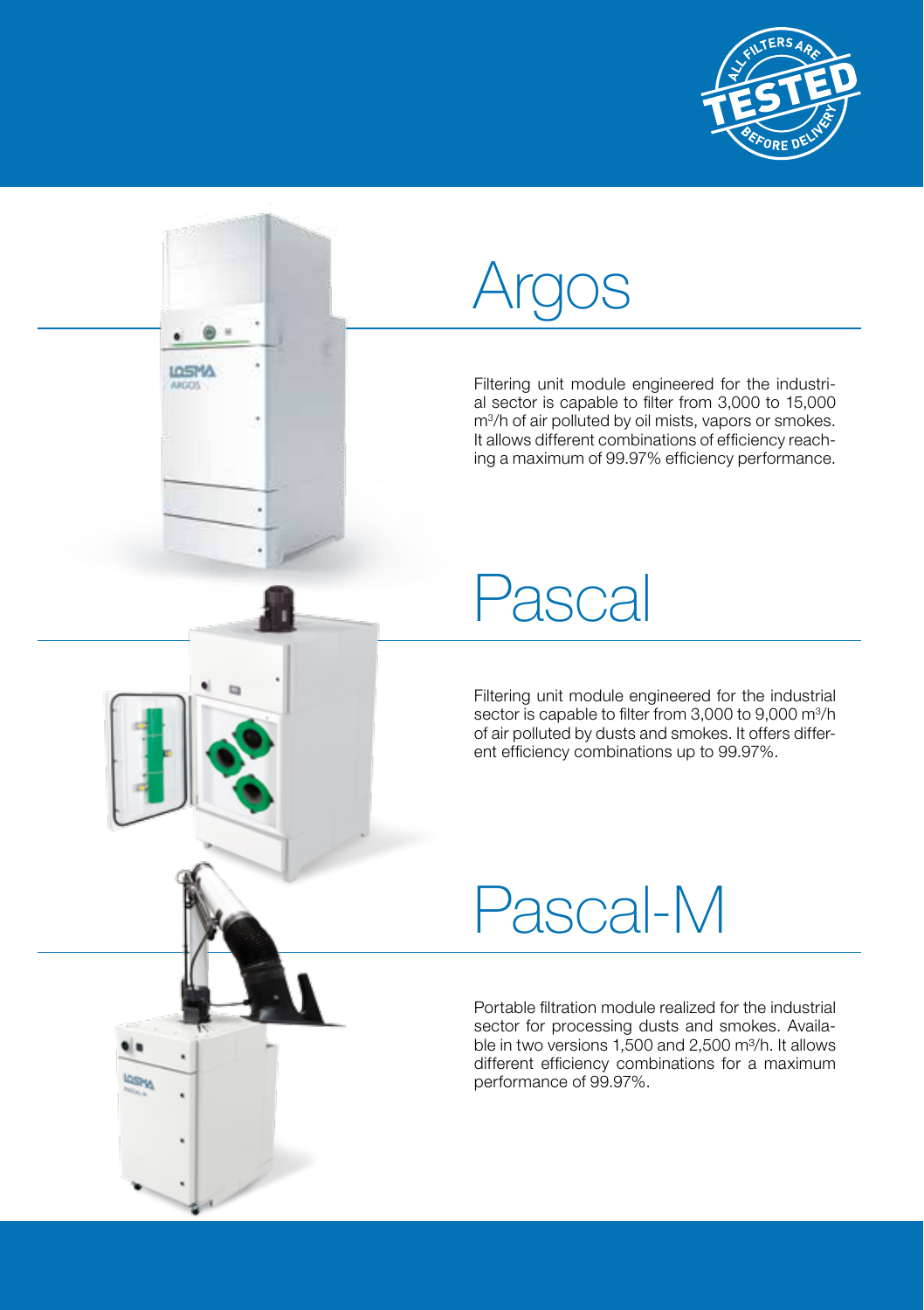# Liquid filters



High hydrostatic head series with high efficiency gravity filter configuration, uses a nonwoven fabric as filter media. Available in three different models: Master, MedioMaster and MiniMaster, is capable to treat from 200 to 1,000 l/min of neat oil and from 400 to 2,000 l/min of water-based emulsion, polluted by magnetic and non-magnetic particles.



# Spring

Self-cleaning drum filter with permanent filtering fabric for the separation of magnetic and non-magnetic particles from neat coolants and emulsions. Available in a range of 9 models with flow rates from 25 to 1,000 l/min of neat oil and from 50 to 2,000 l/min of emulsion; the filtration efficiency of the drum can be customized according to the needs of the customer.



# DTE

Flatbed filter for neat oil and emulsion filtration, contaminated by both magnetic and non-magnetic particles. Available in 8 different models with flow rates from 15 to 200 l/min of neat oil and from 30 to 400 l/min of emulsion, it can be equipped with fabrics with different filtration degrees (efficiency from 50 to 10 microns). Also available in stainless steel for filtering process requested for the chemical, food and glass industry.